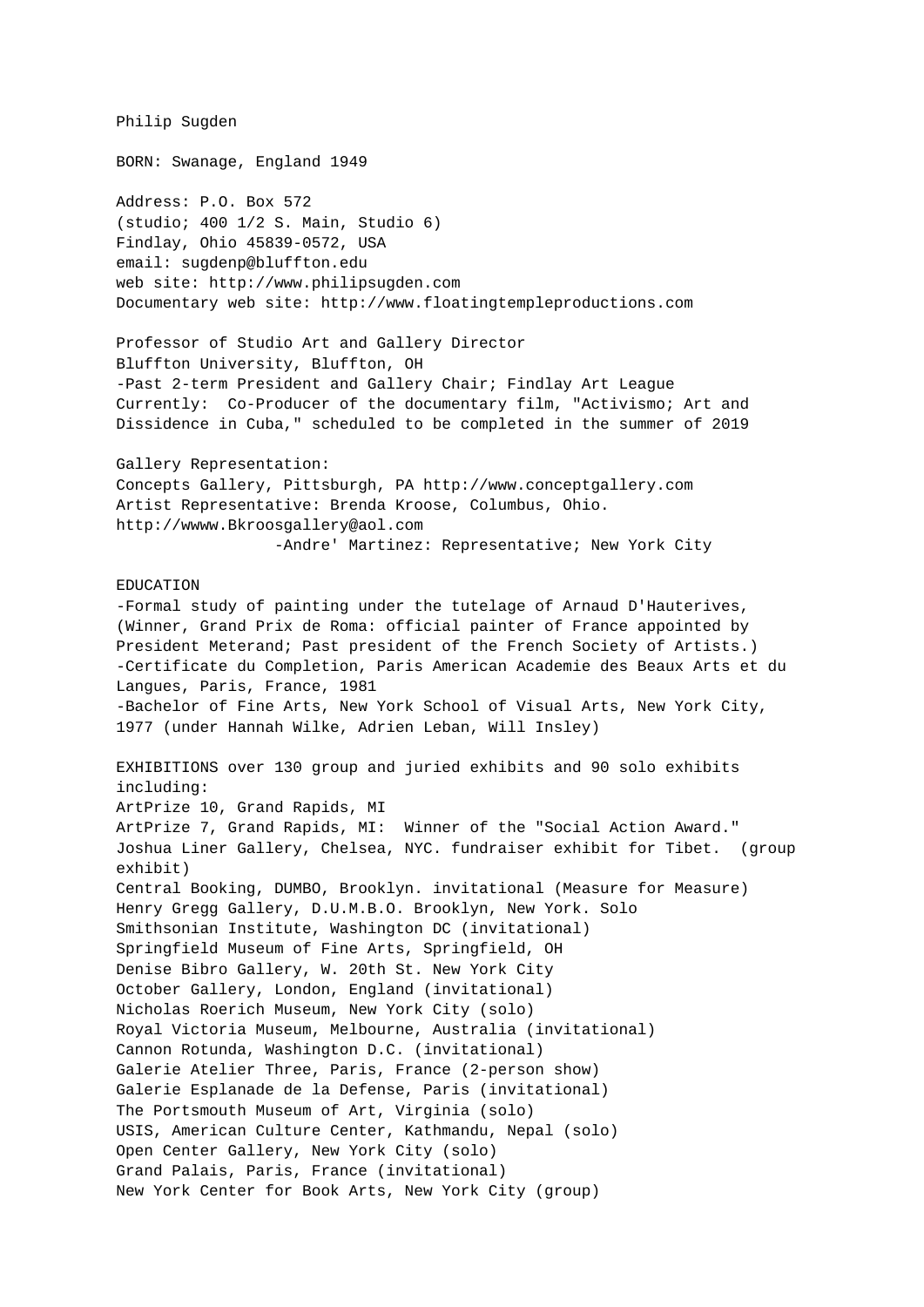Galerie Abel Rambert, Paris, France (group) Canton Museum of Art, Canton, Ohio (solo) Key Gallery, Soho, New York City (group) Yakima Art Center, Yakima, Washington (2-person) St. Boniface Galleries of The Cathedral of St John the Divine, NYC. (solo)

BOOKS OR ARTICLES PUBLISHED: Many articles VISIONS FROM THE FIELDS OF MERIT; Drawings of Tibet and the Himalayas: an exhibition catalog; Floating Temple Press, January 2000. 144 pages; 65 full-page, full-color, location and studio drawings; Forward by Ex. Dir. Nicholas Roerich Museum, New York City; Personal statement by the Dalai Lama.

WHITE LOTUS, An Introduction to Tibetan Culture PBS presentation (winner of best documentary, 1st Annual Findlay Film Festival) and companion book. Snow Lion Publications and WBGU-TV, 1991.

EXPLORERS JOURNAL and American Cemetery Magazine article entitled, Tibetan Sky Burial, An Ancient Ritual; Summer 92 and February 1993. Author/Photographer

COLLECTIONS Various private and corporate collections including; Ludwig Kuttner and Beatrix Ost Collection, New York City/Berlin Paris American Academie des Beaux Arts, Paris Dalai Lama's Personal collection Arnaud D'Hauterives, (Curator Muse Marmotan, Grand Palais, Paris) Global Chinese Art Institute, Amsterdam Jesse Besser Museum, Michigan Brown-Forman Corporation, Louisville, KY Marathon Oil Company Executive Offices Nicholas Roerich Museum, NYC Westpac Banking Corporation, executive offices, New York City Pulitzer Prize Winner, Oscar Hijuelos Collection Actor, Delroy and Nashamora Lindo Collection The Philip Gardner Collection Ohio Northern University Enkhousen Historical Museum, Enkhousen, Holland

REVIEWS AND INTERVIEWS Numerous TV, radio, magazine, and newspaper interviews including:-PBS TV (WBGU-TV) Scenic Stops: Studio Interview: 2013 -Book cover; Entering The Word Temple, by Diane Frank, nominated for Pulitzer Prize in Literature -Book cover; Path to Bliss: by His Holiness the Dalai Lama, Snow Lion Publ. -Ming Pao Arts Monthly: 4-page review with color representations, Hong Kong -NY Times, Sunday Travel Section: Nine images of Dharamsala. April 29, 1990 -Cleveland Plain Dealer: Sunday Mag: Cover, 6-page interview, photos 1991 -Toledo Blade Sunday Mag: Cover and 6-page interview w/ photographs 1991 -Creative Ohio Arts Magazine: Interview and art work -Art to Art Palette: (Ohio/Indiana arts mag) Feature article and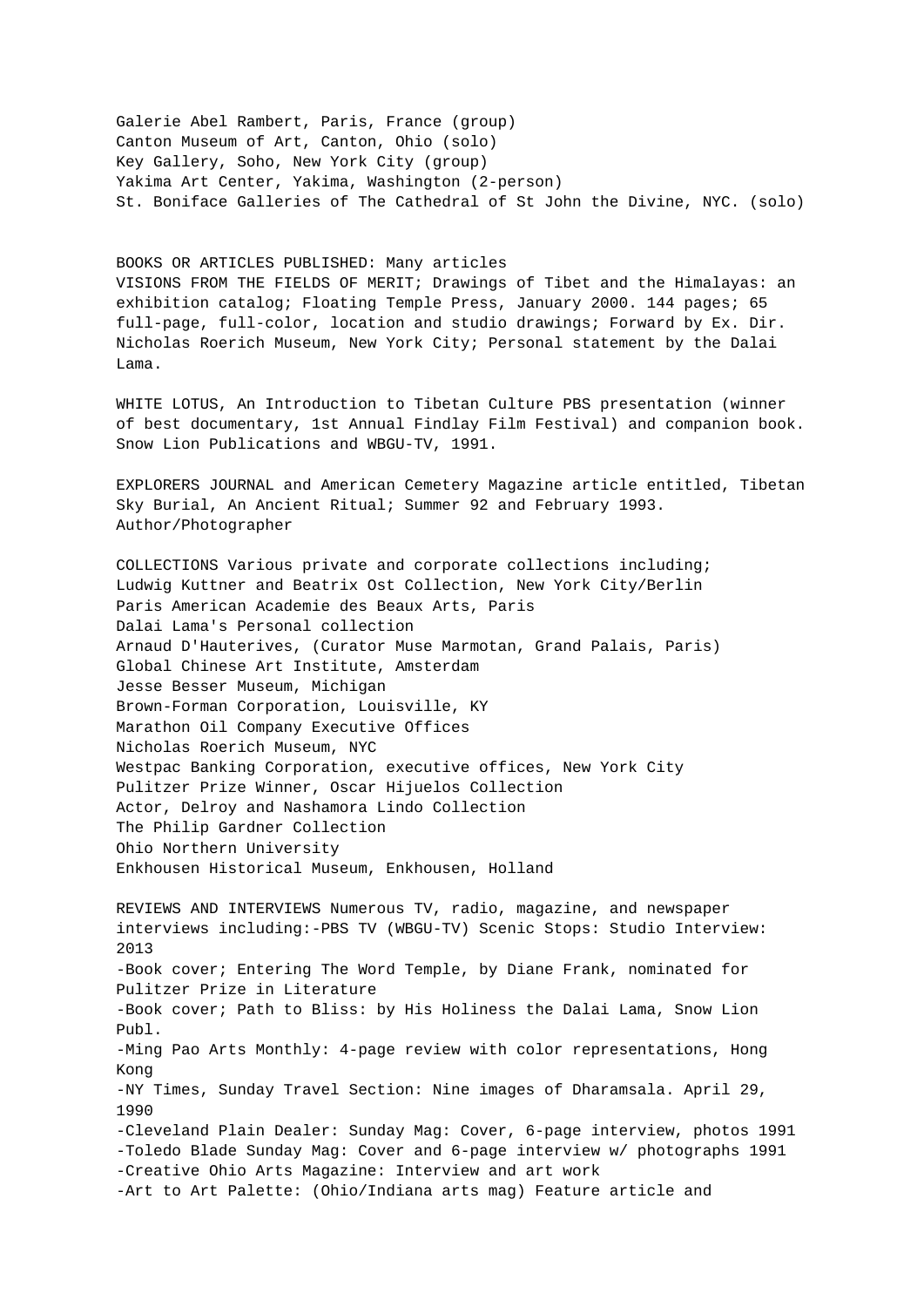interview. 2005 -New Homeowner Magazine: "Choosing Art for you Home". 2007 "ART RELATED EXPERIENCES -First visual artist to be inducted onto the "Wall of Fame" at the Marathon Performing Arts Center, Findlay, Ohio May, 2019 -Havana, Cuba; Producer/Director filming/interviews with 3 Cuban dissident, activist artists, Tania Brugeura, Jose Toirac, Jose Vincench -Co-organizer and artist for the 1988 Cultural Arts Expedition to Tibet and The Himalayas 1987 through 1991 -Guest Curator for six-months at The Nicholas Roerich Museum, New York City 1991-1992 -Co-creator, "Imagination Unlocked" Lima Correctional Institute (State Prison) working w/ inmates/artists with traveling exhibition -Twelve working journeys to the Himalaya and Tibet as a professional artist -Art related research travel, London, Amsterdam, Paris, Rome, Florence, and Venice. -On-going study of Tibetan paintings in India, Tibet, Nepal. -4 educational Cross Culture Experiences around Iceland TEACHING EXPERIENCE, LECTURES AND WORKSHOPS Over 200 national and international lectures on art and Tibetan culture at universities and museums. -The Global Awareness Consortium on China; 10 college tour through Michigan. 1997 and again in 1998. -The Nicholas Roerich Museum, NYC: International Year of Tibet lectures and exhibition series, 1990-92 -The Kentucky Center for the Arts, World Peace and Kinship, with His Holiness the Dalai Lama, 1994 -The Global Visions Series; Kentucky Center for the Arts; 1992. Louisville -Heidelberg College: five-day guest lecture series on Tibetan culture, 1993 -The University of Arizona Tucson: Lecture series on Tibetan culture -Santa Monica Civic Center: Kalachakra Ceremony with Dalai Lama, LA, 1989 -The Open Center: NYC; The Portsmouth Museum, VA; The Canton Museum; Ohio; Univ. of WI.; The USIS, American Culture Center, Kathmandu; Ohio State Univ.; The Freeport Museum, IL; The American Museum of Natural History, NYC; Santa Fe Museum; Asian Celebrations, 1997 AWARDS: Numerous Best of Show and 1st awards in juried exhibitions 2019: First visual artist to be inducted onto the Marathon Center for the Performing Arts, Fifth Third, Wall of Fame, Findlay, Ohio -2015 Winner of the Artprize7, Social Action Award -Grant: 2003, Faculty Development Grant to study the works of Adolf Wolfli, American Folk Art Museum, NYC -Grant: The Ohio Arts And Humanities Joint Projects in the Arts; 1991. White Lotus PBS presentation -Grant: National Endowment for the Humanities; 1991. White Lotus PBS presentation -First Place; Toledo Museum of Fine Arts 72nd Juried Exhibition; 1990 Numerous awards from regional juried exhibits since 1980 including, Best of Show, Lima Art Space Gallery 2001: Wassenburg Art Center Award, 2001: